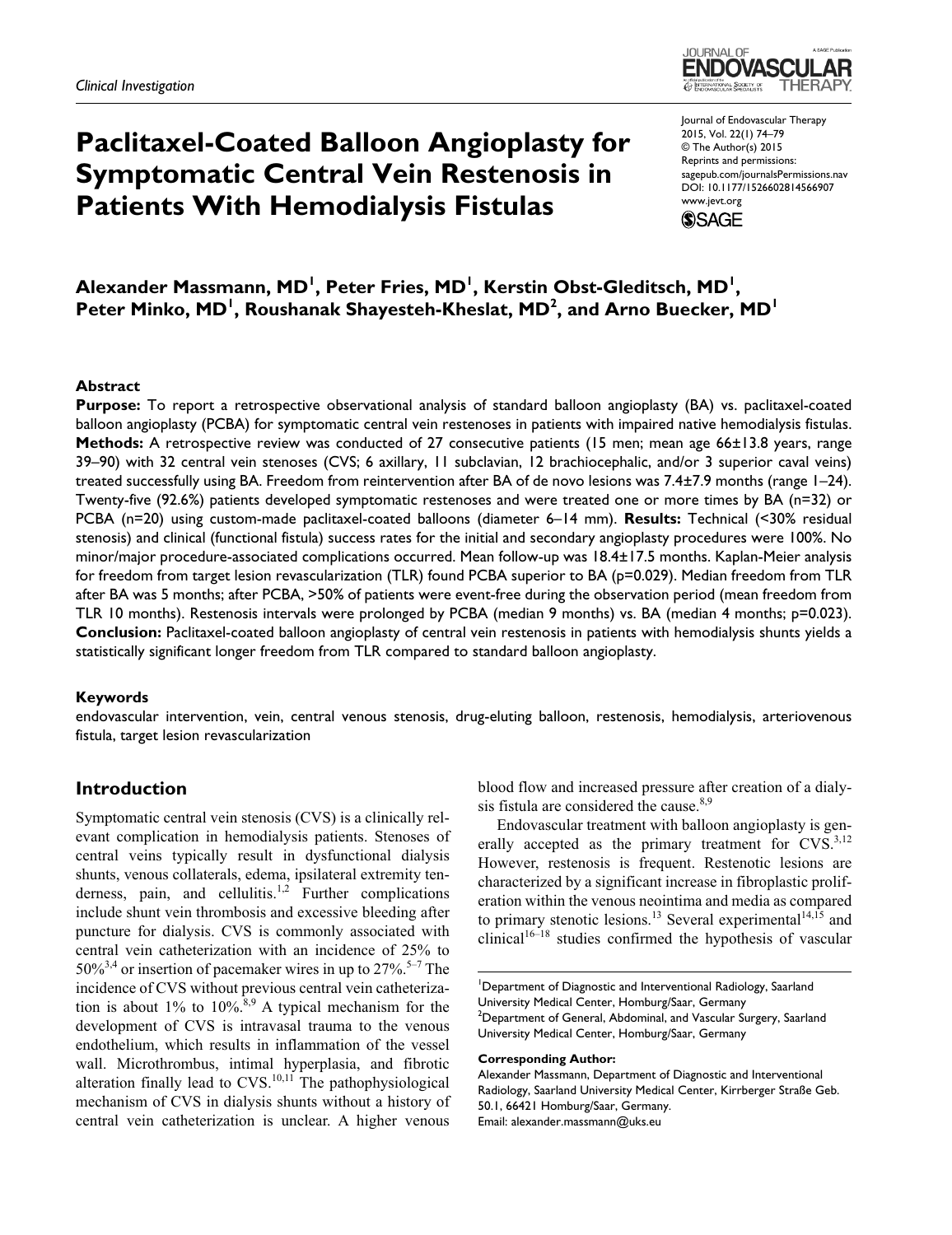remodeling owing to adventitial angiogenesis and scar development. This is the theoretical background for application of antiproliferative therapy at the time of balloon angioplasty within the venous system, as drug-coated balloon angioplasty has been shown to lead to a significant reduction in restenosis in peripheral artery disease.<sup>19,20</sup> Venous smooth muscle cells (SMCs) are more sensitive to the effects of antiproliferative agents as compared with arterial  $SMCs<sup>21</sup>$  Paclitaxel in the perivascular area of hemodialysis grafts resulted in an effective inhibition of neointimal hyperplasia and prevention of restenosis in several animal models.22,23 A recent randomized controlled clinical trial favored paclitaxel-coated balloon angioplasty (PCBA) for stenoses of hemodialysis access.<sup>24</sup>

Based on these in vitro and clinical results, the purpose of this study was to retrospectively evaluate standard balloon angioplasty (BA) vs. PCBA for the treatment of recurrent symptomatic CVS in patients with hemodialysis fistulas.

# **Methods**

# *Study Design and Patient Cohort*

Between 2008 and 2014, 27 consecutive patients (15 men; mean age 66±13.8 years, range 39–90), all with diabetic end-stage renal disease, presented with considerable edematous arm swelling and severely impaired native lower or upper arm hemodialysis fistulas inappropriate for dialysis. Catheter-directed venography depicted 32 de novo nonmalignant CVS (Figure 1) in the axillary (n=6), subclavian  $(n=11)$ , brachiocephalic  $(n=12)$ , and/or superior caval vein (n=3). Three patients had 2 venous stenoses and 1 patient had 3. Complete chronic occlusions were not detected. The interval between creation of the hemodialysis fistulas and development of the initial CVS was 39±49 months (range 1–216).

After institutional review board approval and patient informed consent, all 27 patients underwent initial balloon angioplasty. Overall, 52 reinterventions were necessary in 25 (92.6%) of the 27 patients due to clinically symptomatic restenosis and impaired hemodialysis fistula. Fifteen patients underwent 32 reinterventions using standard BA and 10 patients underwent 20 reinterventions using PCBA (Table 1). Selection of patients for BA or PCBA was at the operator's discretion.

# *Standard Balloon Angioplasty*

Angiography was performed after needle (22-G) puncture of the brachial artery to exclude relevant stenoses in the hemodialysis fistula, arteriovenous anastomosis, and draining shunt veins. CVS was verified by direct phlebography via the shunt vein, into which a standard 0.035-inch



**Figure 1.** (A) Unsubtracted and (B) digital subtraction phlebography via an antecubital vein reveals typical extensive venous collaterals along the chest wall because of high-grade stenosis of the left brachiocephalic vein.

hydrophilic guidewire and 7-F sheath (10- or 25-cm long) were inserted. Five thousand units of unfractionated heparin were given through the sheath. Intraluminal crossing of the CVS was always achieved with the 0.035-inch guidewire and 4-F catheter.

Balloon size was determined according to the diameter of the adjacent normal vein and the length of the stenosis. In most cases, the balloon catheters were typically 40-mm long with diameters ranging from 6 to 12 mm. Inflation pressure was 14 atmospheres for 60 seconds. Additional dilation with larger balloons was performed if recoil with relevant residual stenosis occurred; inflation pressure was also 14 atmospheres for 60 seconds. Pretreatment with 6-mm diameter cutting balloons (Boston Scientific, Natick, MA, USA) and posttreatment high-pressure balloon angioplasty (24 atm for 60 seconds) was also used as necessary for severe recalcitrant recoil. The diameter of the high-pressure balloon was identical to the largest size of the primary balloon. Technical success was defined as residual stenosis <30%. Heparin therapy was maintained for 48 hours. Clinical success was defined as the ability to successfully use the fistula for dialysis after angioplasty.

# *Paclitaxel-Coated Balloon Angioplasty Treatment*

As drug-coated balloon catheters of appropriate size (diameter >7 to 14 mm) for central veins were not commercially available, all paclitaxel-coated balloons were custom-made using standard over-the-wire balloon catheters (Figure 2) coated with polymer-free microcrystalline paclitaxel at a concentration of 2  $\mu$ g/mm<sup>2</sup> (Elutax-SV; Aachen Resonance, Aachen, Germany).

The PCBA followed the same BA protocol for vascular access, heparin use, sizing of the paclitaxel-coated balloons, and adjuvant procedures for pretreatment and recoil. Balloon catheter length was 40 mm for the 6- to 10-mm diameter balloons and 20 mm for the 10-, 12-, and 14-mm diameter balloons. Inflation pressure was 14 atmospheres for 60 seconds, similar to the BA group.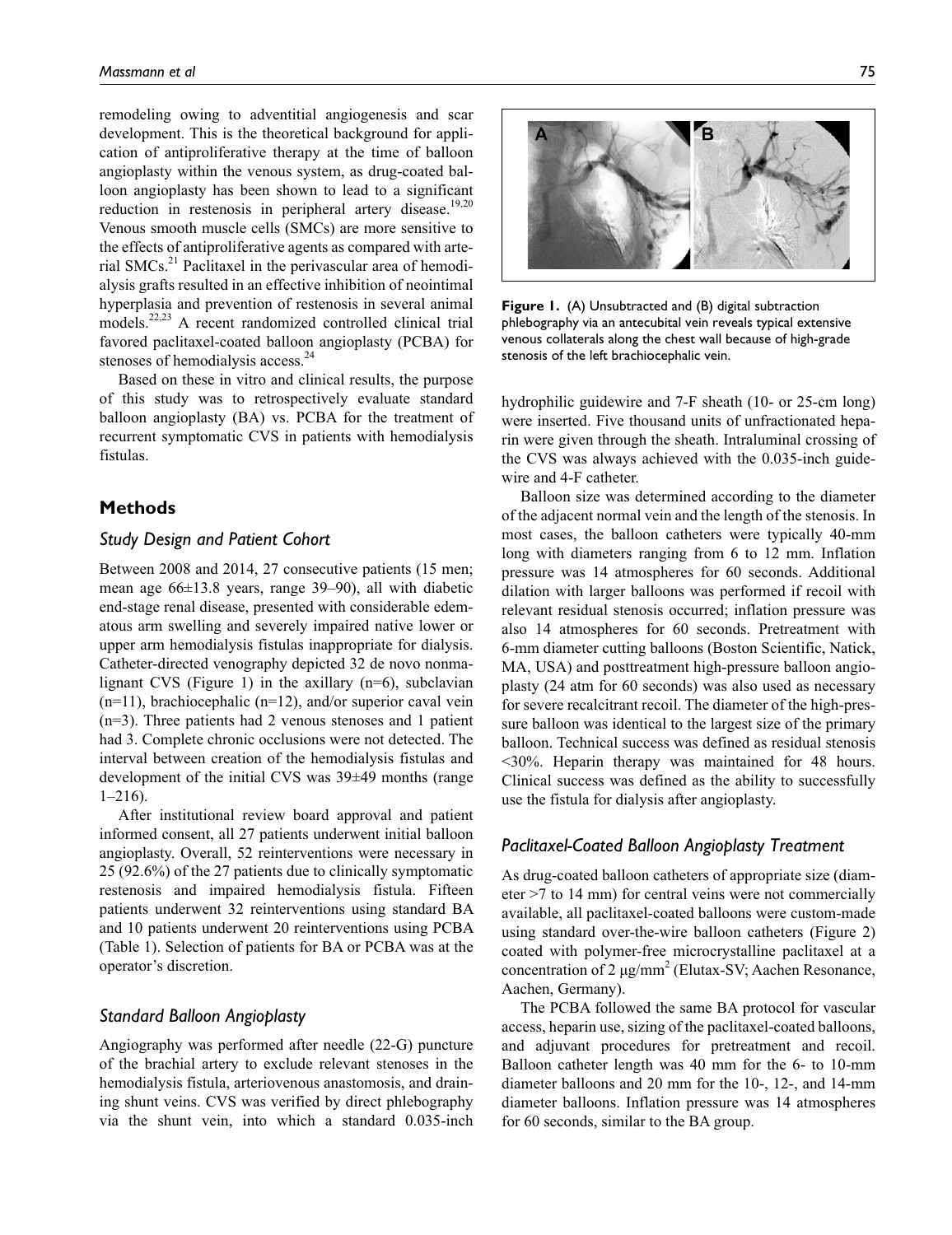|                              | Standard Balloon Angioplasty | Paclitaxel-Coated Balloon Angioplasty |
|------------------------------|------------------------------|---------------------------------------|
| Patients                     | 15                           | 10                                    |
| Age, y                       | $66.8 \pm 15.0$ (39-90)      | $64.5 \pm 11.2$ (50-85)               |
| Men                          | 9(56)                        | 6(60)                                 |
| Diabetes mellitus            | 15                           | 10                                    |
| Native arteriovenous fistula | 15                           | 10                                    |
| Dialysis access age, mo      | $26.9 \pm 22.9$ (1-67)       | $50.9 \pm 62.8$ (1-216)               |
| Location left arm            | 10                           |                                       |

**Table 1.** Characteristics of Patients Treated for Central Vein Restenosis.<sup>a</sup>

a Continuous data are presented as the means ± standard deviations (range); categorical data are given as the counts (percentage).



**Figure 2.** Scanning electron microscopy cross-sectional image illustrating (A) special balloon folding and (B) the paclitaxelcoated surface of Elutax SV completely covering the balloon. The drug itself is protected within the folds of the balloon.

# *Statistical Analysis*

Continuous data are presented as the means  $\pm$  standard deviations; categorical data are given as the counts. The differences between groups were evaluated using the unpaired *t* test; differences achieving p<0.05 were considered to be statistically significant. Freedom from target lesion revascularization (TLR) was estimated using the Kaplan-Meier method; differences between groups were examined with the log-rank test. Statistical analysis was performed using the Prism software for MacOSX (version 6.0.4, Graphpad, La Jolla, CA, USA).

# **Results**

Primary technical success (residual stenosis <30%) in the BA and PCBA groups was 100% (Figure 3). Additional dilation with larger balloons was performed in 10 BA patients and 8 PCBA cases because of recoil with relevant residual stenosis. The mean diameters were  $8\pm 2$  mm for the standard balloons and  $10\pm2$  mm (range 6–14) for the coated balloons. Pretreatment with cutting balloons and posttreatment high-pressure balloon angioplasty were necessary in 2 patients in each group. No minor or major procedure-associated



**Figure 3.** Postinterventional venography after dilation with a 10×40-mm paclitaxel-coated balloon depicts a successful reduction in the central venous stenosis. Consequently, there is an obvious improvement in venous inflow and a considerable reduction of venous collaterals.

complications were observed. There was no relevant bleeding, hematoma, superior vena cava thrombosis, or worsening of hemodialysis fistula function after BA or PCBA. Stent placement was avoided in all patients. Function of the hemodialysis shunts normalized after intervention, which allowed appropriate use for dialysis.

Four patients in the BA group experienced very early restenosis. One patient had 11 reinterventions within 2.7±1.3 months, another patient had 4 reinterventions over 7.8±2.2 months, and 2 patients had recurrences after 1 and 2 months. Although PCBA was under evaluation, the superior results in the PCBA group finally led to crossover of these 4 patients to PCBA for ethical reasons. After crossover to PCBA, the intervention-free time interval markedly increased up to 21 months. One patient died after 6 months without the need for reintervention.

Over a mean follow-up of  $18.4 \pm 17.5$  months, 9 (33%) patients died after 7.2±5.9 months (median survival 6 months, range 1–19); no death was related to the procedure. Failing hemodialysis fistula due to shunt occlusion after BA occurred in 4 patients after  $4.0\pm3.1$  months (range  $1-9$ ) and after PCBA in 1 patient after 3 months.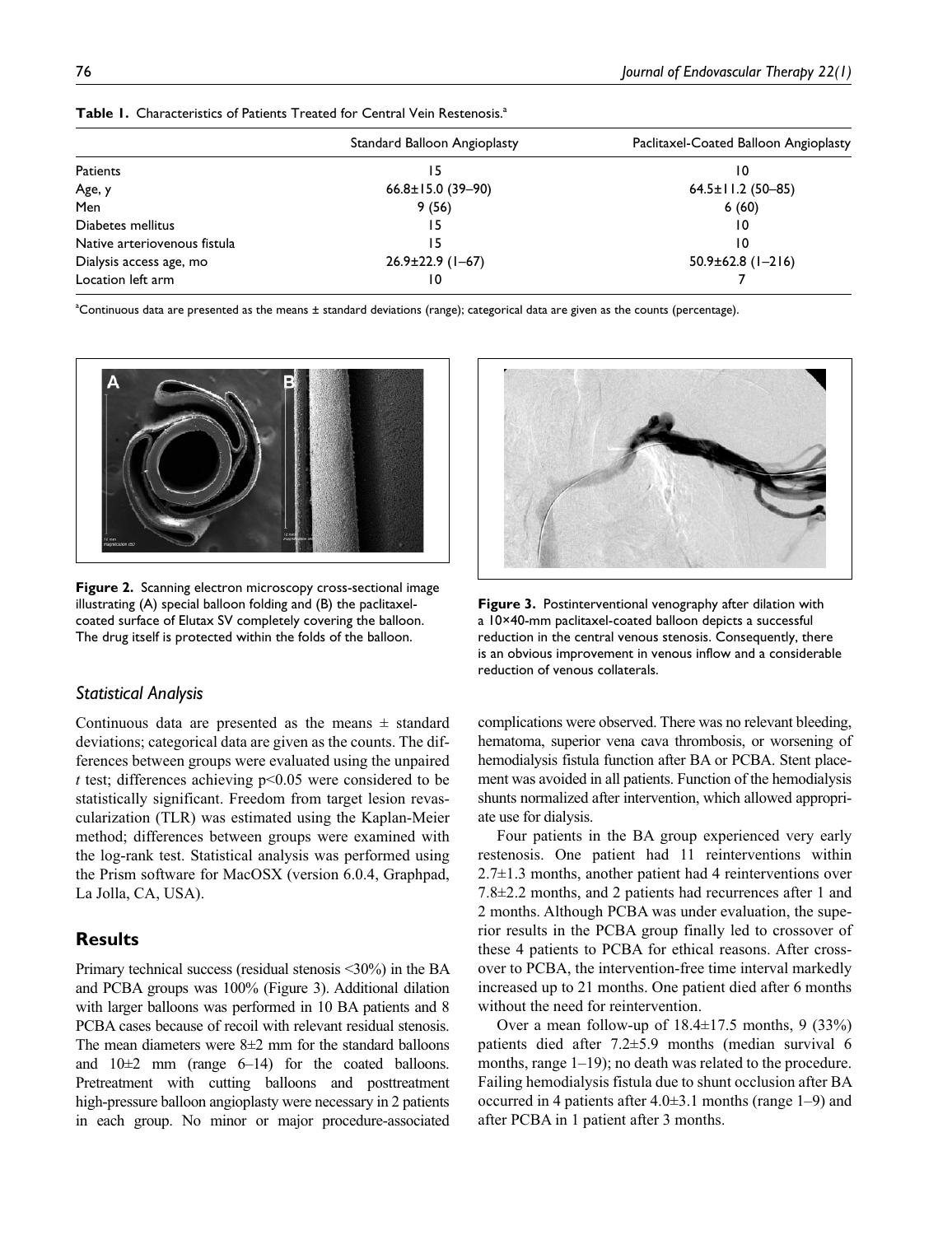

**Figure 4.** Kaplan-Meier plots demonstrate freedom from target lesion revascularization (TLR) after standard balloon angioplasty (BA) and paclitaxel-coated balloon angioplasty (PCBA) of central venous restenosis: (A) initial treatment and (B) pooled data in a crossover design of lesions treated.

# *Comparative Analysis*

Kaplan-Meier analysis of freedom from TLR after first reinterventions revealed PCBA significantly superior to BA (p=0.025; Fig. 4A). The median freedom from TLR after BA was 5 months. For PCBA, 66.7% of patients were event-free during the observation period, resulting in a mean freedom from TLR of 10 months.

A crossover-design analysis in which each patient serves as his or her own control was completed to integrate additional data from recurrent restenosis. Additional statistical analysis of pooled data respecting all consecutive treatments showed a median freedom from TLR after PCBA of 12 months vs. 4 months after BA (p=0.006; Fig. 4B). Time to recurrent restenosis was also significantly prolonged by PCBA (mean 9.5±1.9 months in 4 patients) vs. BA (mean 5±4.9 months in 5 patients, 1 early death). The median time interval to restenosis after PCBA was 9 months vs. 4 months after BA ( $p=0.021$ ).

# **Discussion**

Preservation of hemodialysis fistula function in patients with central vein occlusive disease is a relatively common problem. Unfortunately, all available interventional treatment options result in poor midterm patency. As a consequence, several reinterventions are often mandatory. Standard BA is so far the common first-line treatment of choice in CVS. Compared with standard balloons, paclitaxel-coated balloons in endovascular treatment of peripheral artery disease have demonstrated lower restenosis rates and superior clinical outcomes with prolonged time to reintervention. However, due to a limited number of patients and variable designs of existing studies, definitive recommendations for optimal treatment of CVS are lacking. Furthermore, the pathophysiology of atherosclerotic disease is different from the development of CVS. Nonetheless, looking at the histopathology, CVS has similarities to arterial stenosis. In both, hyperproliferation of fibroblasts have been identified as part of the problem.10,12,13,21,22,24 Neointimal hyperplasia is a local inflammatory process. Local wall delivery of the antiproliferative agent paclitaxel reduces neointimal hyperplasia by inhibition of SMC proliferation and migration. Paclitaxel stabilizes the arrangement of microtubules by binding β-tubulin dimers, inhibiting their depolymerization. The long-lasting disruption of normal microtubule function interferes with a number of cell properties, including division, motility, and shape. Low doses of paclitaxel cause cell-cycle arrest in the G1 phase without causing cellular apoptosis. The resulting cytostatic response with inhibition of SMC proliferation and migration represent the key processes for reduction of neointimal hyperplasia.25–27 Other studies demonstrated a varying technical success rate for standard balloon dilation of CVS between 70% and 90%. Unsatisfactory initial results and short-term restenosis are often observed.<sup>28</sup> Primary patency rates range from 23% to 55% and 12% to 50% at 6 and 12 months, respectively. A high technical failure rate of 10% to 30% necessitates close surveillance with the need for multiple reinterventions. $29-32$ 

Bare metal or covered stents have been evaluated with differing results. While bare stents have high primary technical success rates of 82% to 100%, midterm results are as disappointing as they are with BA. Primary patency of selfexpanding bare stents range from 42% to 89% at 6 months and  $14\%$  to 73% at 12 months.<sup>32-34</sup> Intimal hyperplasia, stent fracture, and migration due to (respiratory) motion and compression lead to early restenosis. Furthermore, bare stents may complicate further endovascular or surgical treatment.<sup>32-34</sup>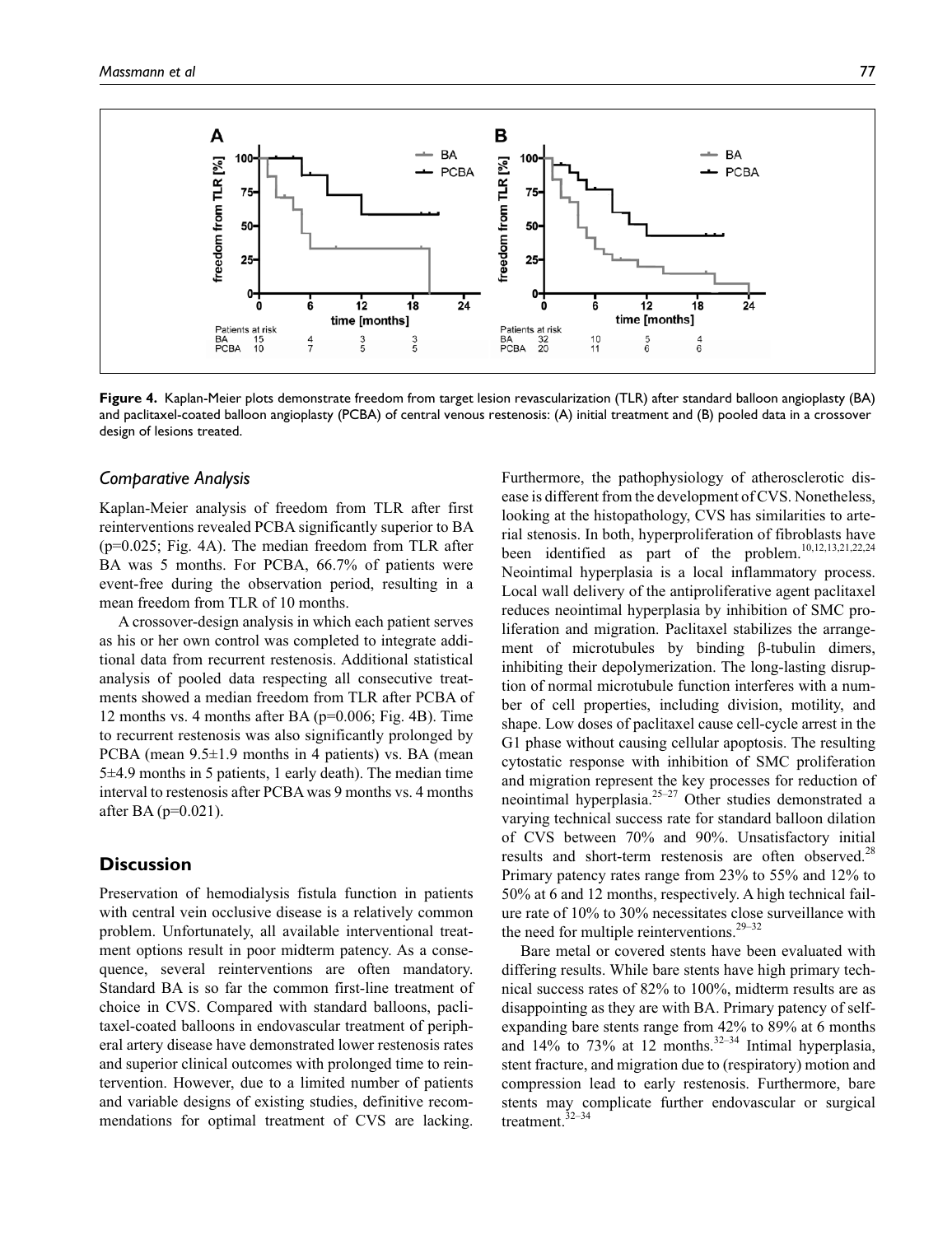The use of covered stents should combine the advantages of mechanical stability and lower in-stent restenosis caused by intima hyperplasia. The primary technical success rate was 100%, but primary patency was only 32% to 67% at 12 months, which makes stenting questionable in

vessel segments exposed to high biomechanical stress.<sup>35–37</sup> Recently, drug-coated balloon angioplasty was used for venous anastomotic stenosis of dialysis fistulas and synthetic grafts. The use of the IN.PACT Amphirion paclitaxelcoated balloon showed a statistically significant improvement in primary patency (70%) compared to BA (25%) after 6 months ( $p<0.001$ ).<sup>24</sup> In failing dialysis fistulas caused by de novo or recurrent juxta-anastomotic stenoses, PCBA achieved a primary patency rate of 92% after 9 months.<sup>38</sup>

In our study, patients with symptomatic CVS initially underwent the well-accepted treatment of choice with BA. As mentioned above, the restenosis rate was high and the intervention-free time interval was relatively short. Even though BA of CVS is a fast and low-risk procedure, patients have to be hospitalized recurrently, and balloon angioplasty itself is uncomfortable and painful. To avoid the disadvantages and complications related to stent implantation, we evaluated the use of PCBA in patients with symptomatic CVS. A technical prerequisite for successful treatment of CVS using PCBA is an appropriate sizing of the drugcoated balloon catheters. Central veins are usually larger in diameter than coronary or peripheral arteries, for which several balloons of different sizes (diameter ≤7 mm) are commercially available. In most of our cases, the diameter of the central veins was too large for commercially available balloon catheters. Consequently, all the PCBA catheters needed to be especially produced, but there was no balloon rupture or disintegration of coating before application. Notably, the treatment with a "double dose" of paclitaxel in 8 patients did not result in any vascular damage, for example, but the patients are too few for subgroup analysis.

Short-term results of a randomized controlled trial of PCBA in the peripheral venous system showed PCBA superior to BA for the treatment of hemodialysis access stenoses.<sup>24</sup> Similar to these results and those of drug-coated balloons in coronary and peripheral artery disease, our patients experienced significantly fewer restenoses of the central veins after PCBA. Furthermore, vessel patency was improved, which resulted in a prolonged freedom from TLR.

# *Limitations*

The study was limited by its small cohort and single-center observational retrospective design. Furthermore, the fact that all patients were diabetics may mean that our results are not reproducible in non-diabetic patients. However, the improved outcome supports the use of PCBA

in the management on CVS, at least after inadequate primary BA of de novo lesions.

# **Conclusion**

Paclitaxel-coated balloon angioplasty of central vein restenosis yields a statistically significant longer freedom from TLR in patients with hemodialysis shunts. A randomized controlled trial for the use of PCBA as first-line strategy is justified.

#### **Declaration of Conflicting Interests**

The author(s) declared the following potential conflicts of interest with respect to the research, authorship, and/or publication of this article. Prof Dr med Arno Buecker was a co-founder of Aachen Resonance.

#### **Funding**

The author(s) received no financial support for the research, authorship, and/or publication of this article.

#### **References**

- 1. Baker GL, Barnes HJ. Superior vena cava syndrome: etiology, diagnosis, and treatment. *Am J Crit Care*. 1992;1:54–64.
- 2. Khanna S, Sniderman K, Simons M, et al. Superior vena cava stenosis associated with hemodialysis catheters. *Am J Kidney Dis*. 1993;21:278–281.
- 3. Lumsden AB, MacDonald MJ, Isiklar H, et al. Central venous stenosis in the hemodialysis patient: incidence and efficacy of endovascular treatment. *Cardiovasc Surg*. 1997;5:504–509.
- 4. Glanz S, Gordon DH, Lipkowitz GS, et al. Axillary and subclavian vein stenosis: percutaneous angioplasty. *Radiology*. 1988;168:371–373.
- 5. Asif A, Salman L, Carrillo RG, et al. Patency rates for angioplasty in the treatment of pacemaker-induced central venous stenosis in hemodialysis patients: results of a multi-center study. *Semin Dial*. 2009;22:671–676.
- 6. Shingarev R, Barker-Finkel J, Allon M. Association of hemodialysis central venous catheter use with ipsilateral arteriovenous vascular access survival. *Am J Kidney Dis*. 2012;60:983–989.
- 7. Vanherweghem JL, Yassine T, Goldman M, et al. Subclavian vein thrombosis: a frequent complication of subclavian vein cannulation for hemodialysis. *Clin Nephrol*. 1986;26:235–238.
- 8. Kotoda A, Akimoto T, Kato M, et al. Central venous stenosis among hemodialysis patients is often not associated with previous central venous catheters. *ASAIO J*. 2011;57:439–443.
- 9. Oguzkurt L, Tercan F, Yildirim S, et al. Central venous stenosis in haemodialysis patients without a previous history of catheter placement. *Eur J Radiol*. 2005;55:237–242.
- 10. Kelly BS, Heffelfinger SC, Whiting JF, et al. Aggressive venous neointimal hyperplasia in a pig model of arteriovenous graft stenosis. *Kidney Int*. 2002;62:2272–2280.
- 11. Lee T, Roy-Chaudhury P. Advances and new frontiers in the pathophysiology of venous neointimal hyperplasia and dialysis access stenosis. *Adv Chronic Kidney Dis*. 2009;16: 329–338.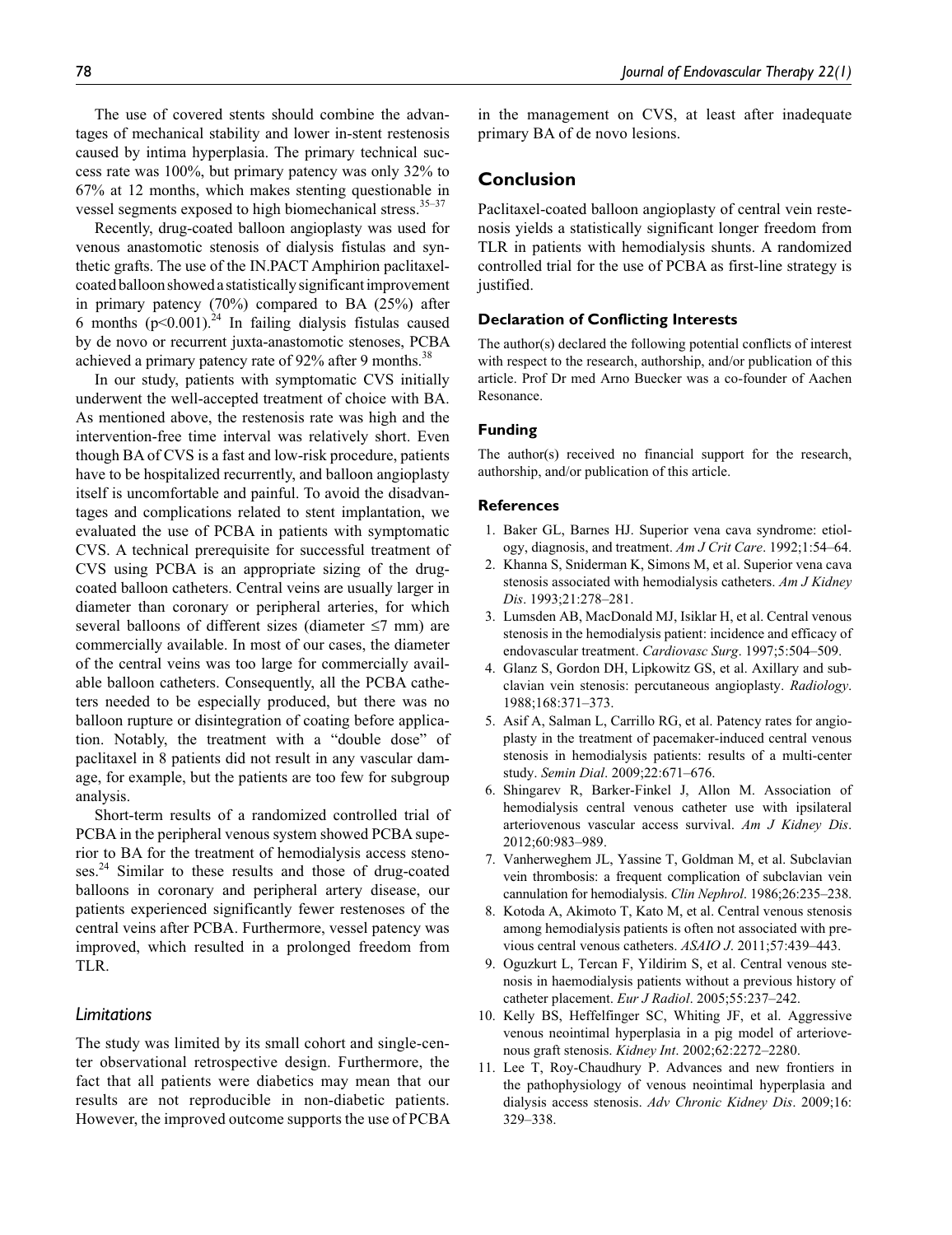- 12. Shi Y, Ye M, Liang W, et al. Endovascular treatment of central venous stenosis and obstruction in hemodialysis patients. *Chin Med J (Engl)*. 2013;126:426–430.
- 13. Chang C-J, Ko P-J, Hsu L-A, et al. Highly increased cell proliferation activity in the restenotic hemodialysis vascular access after percutaneous transluminal angioplasty: implication in prevention of restenosis. *Am J Kidney Dis*. 2004;43:74–84.
- 14. Suzuki T, Kopia G, Hayashi S, et al. Stent-based delivery of sirolimus reduces neointimal formation in a porcine coronary model. *Circulation*. 2001;104:1188–1193.
- 15. Heldman AW, Cheng L, Jenkins GM, et al. Paclitaxel stent coating inhibits neointimal hyperplasia at 4 weeks in a porcine model of coronary restenosis. *Circulation*. 2001;103: 2289–2295.
- 16. Morice M-C, Serruys PW, Sousa JE, et al. A randomized comparison of a sirolimus-eluting stent with a standard stent for coronary revascularization. *N Engl J Med*. 2002;346:1773–1780.
- 17. Stone GW, Ellis SG, Cox DA, et al. A polymer-based, paclitaxel-eluting stent in patients with coronary artery disease. *N Engl J Med*. 2004;350:221–231.
- 18. Sousa JE, Costa MA, Abizaid A, et al. Four-year angiographic and intravascular ultrasound follow-up of patients treated with sirolimus-eluting stents. *Circulation*. 2005;111: 2326–2329.
- 19. Tepe G, Zeller T, Albrecht T, et al. Local delivery of paclitaxel to inhibit restenosis during angioplasty of the leg. *N Engl J Med*. 2008;358:689–699.
- 20. Werk M, Langner S, Reinkensmeier B, et al. Inhibition of restenosis in femoropopliteal arteries: paclitaxel-coated versus uncoated balloon: femoral paclitaxel randomized pilot trial. *Circulation*. 2008;118:1358–1365.
- 21. Kim S-J, Masaki T, Leypoldt JK, et al. Arterial and venous smooth-muscle cells differ in their responses to antiproliferative drugs. *J Lab Clin Med*. 2004;144:156–162.
- 22. Masaki T, Rathi R, Zentner G, et al. Inhibition of neointimal hyperplasia in vascular grafts by sustained perivascular delivery of paclitaxel. *Kidney Int*. 2004;66:2061–2069.
- 23. Kelly B, Melhem M, Zhang J, et al. Perivascular paclitaxel wraps block arteriovenous graft stenosis in a pig model. *Nephrol Dial Transplant*. 2006;21:2425–2431.
- 24. Katsanos K, Karnabatidis D, Kitrou P, et al. Paclitaxel-coated balloon angioplasty vs. plain balloon dilation for the treatment of failing dialysis access: 6-month interim results from a prospective randomized controlled trial. *J Endovasc Ther*. 2012;19:263–272.
- 25. Axel DI, Kunert W, Göggelmann C, et al. Paclitaxel inhibits arterial smooth muscle cell proliferation and migration in vitro and in vivo using local drug delivery. *Circulation*. 1997;96:636–645.
- 26. Wiskirchen J, Schöber W, Schart N, et al. The effects of paclitaxel on the three phases of restenosis: smooth muscle cell proliferation, migration, and matrix formation: an in vitro study. *Invest Radiol*. 2004;39:565–571.
- 27. Rowinsky EK, Donehower RC. Paclitaxel (taxol). *N Engl J Med*. 1995;332:1004–1014.
- 28. Kovalik EC, Newman GE, Suhocki P, et al. Correction of central venous stenoses: use of angioplasty and vascular Wallstents. *Kidney Int*. 1994;45:1177–1181.
- 29. Quinn SF, Schuman ES, Demlow TA, et al. Percutaneous transluminal angioplasty versus endovascular stent placement in the treatment of venous stenoses in patients undergoing hemodialysis: intermediate results. *J Vasc Interv Radiol*. 1995;6:851–855.
- 30. Dammers R, de Haan MW, Planken NR, et al. Central vein obstruction in hemodialysis patients: results of radiological and surgical intervention. *Eur J Vasc Endovasc Surg*. 2003;26:317–321.
- 31. Surowiec SM, Fegley AJ, Tanski WJ, et al. Endovascular management of central venous stenoses in the hemodialysis patient: results of percutaneous therapy. *Vasc Endovascular Surg*. 2004;38:349–354.
- 32. Bakken AM, Protack CD, Saad WE, et al. Long-term outcomes of primary angioplasty and primary stenting of central venous stenosis in hemodialysis patients. *J Vasc Surg*. 2007;45:776–783.
- 33. Aytekin C, Boyvat F, Yağmurdur MC, et al. Endovascular stent placement in the treatment of upper extremity central venous obstruction in hemodialysis patients. *Eur J Radiol*. 2004;49:81–85.
- 34. Haage P, Vorwerk D, Piroth W, et al. Treatment of hemodialysis-related central venous stenosis or occlusion: results of primary Wallstent placement and follow-up in 50 patients. *Radiology*. 1999;212:175–180.
- 35. Kundu S, Modabber M, You JM, et al. Use of PTFE stent grafts for hemodialysis-related central venous occlusions: intermediate-term results. *Cardiovasc Intervent Radiol*. 2011;34:949–957.
- 36. Jones RG, Willis AP, Jones C, et al. Long-term results of stent-graft placement to treat central venous stenosis and occlusion in hemodialysis patients with arteriovenous fistulas. *J Vasc Interv Radiol*. 2011;22:1240–1245.
- 37. Anaya-Ayala JE, Smolock CJ, Colvard BD, et al. Efficacy of covered stent placement for central venous occlusive disease in hemodialysis patients. *J Vasc Surg*. 2011;54:754–759.
- 38. Patanè D, Giuffrida S, Morale W, et al. Drug-eluting balloon for the treatment of failing hemodialytic radiocephalic arteriovenous fistulas: our experience in the treatment of juxtaanastomotic stenoses. *J Vasc Access*. 2014;15:338-343.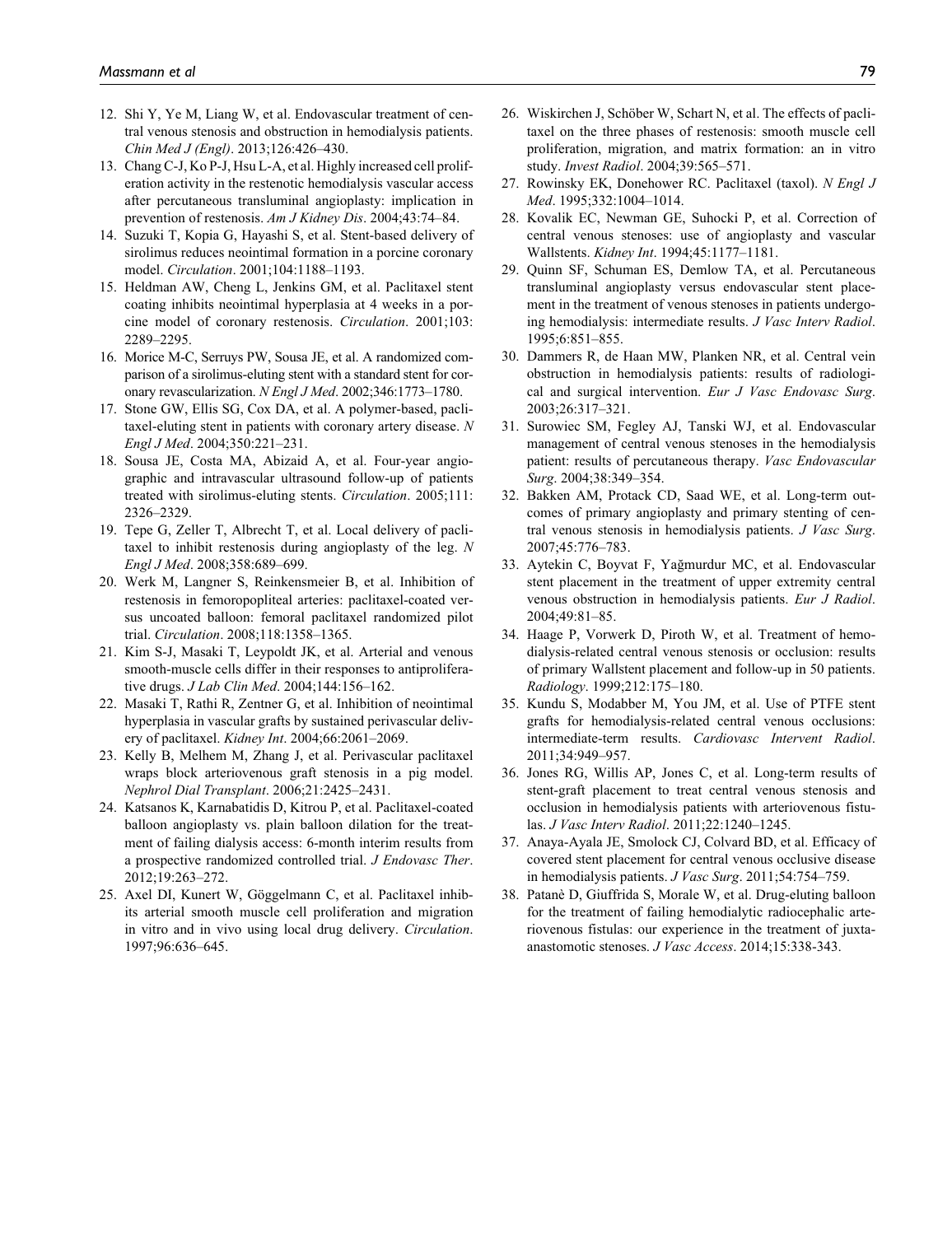# The Mid-Term Clinical Follow-Up Using Drug-Eluting Balloons on Tibial Artery ''De Novo'' Lesions in Patients With Critical Limb Ischemia: A Cohort Study

Vascular and Endovascular Surgery 1-5 ª The Author(s) 2016 Reprints and permission: [sagepub.com/journalsPermissions.nav](http://www.sagepub.com/journalsPermissions.nav) DOI: 10.1177/1538574416647500 [ves.sagepub.com](http://ves.sagepub.com)



Valerio Tolva, MD, PhD, FEBVS $^2$ , Renato Casana, MD $^2$ , Anne Huibers, MD<sup>3,4</sup>, Gianfranco Parati, MD, FESC<sup>5,6</sup>, Paolo Bianchi, MD<sup>1</sup>, Lea Cireni, MD<sup>1</sup>, Emanuele Ferrero, MD<sup>7</sup>, and Allison Halliday, MS,  $FRCS<sup>3</sup>$ 

#### **Abstract**

Rationale: Restenosis due to intimal hyperplasia (IH) is a major clinical issue that affects the success of lower limb endovascular surgery. After 1 year, restenosis occurs in 40% to 60% of the treated vessels. The possibility to reduce IH using local antiproliferative drugs, such as taxols, has been the rationale for the clinical applications of drug-eluting stents and drug-eluting balloons (DEBs). The purpose of this study was to evaluate the clinical and instrumental efficacy of DEBs versus simple percutaneous transluminal angioplasty (PTA) in patients affected by chronic limb ischemia (CLI) with tibial artery "de novo" lesions. Methods: A retrospective analysis was performed and included all consecutive patients who underwent endovascular treatment for CLI in our centers between January 2011 and March 2013. Inclusion criteria were (1) "de novo" tibial artery stenosis and (2) Rutherford class >4. Lesions were further divided by TransAtlantic Inter-Societal Consensus (TASC) classification into groups A, B, C, and D. Results: Between January 2010 and March 2013, a total of 138 patients underwent simple PTA or DEB for CLI, and the groups were clinically and demographically homogenous. We decided to use DEBs in 70 cases. An improvement in the Rutherford Scale in cumulative and single TASC lesions classification was better in the DEB group (74% vs 51%;  $P = .024$ ) at 24 months than in the PTA group. In the DEB group, the increase in ankle–brachial index was significantly higher than in the PTA group ( $P = .039$ ). **Conclusions:** Our experience in addition to the existing literature supports the use of DEB in patients with CLI Rutherford class >3.

#### Keywords

intimal hyperplasia, drug-eluting balloon, restenosis

# Introduction

Restenosis due to intimal hyperplasia (IH) is a major clinical issue that affects the success of lower limb endovascular surgery. After 1 year, restenosis occurs in  $40\%$  to  $60\%$  of the treated vessels. The possibility to reduce IH using local antiproliferative drugs, such as taxols, has been the rationale for the clinical applications of drug-eluting stents and drug-eluting balloons (DEBs). TransAtlantic Inter-Societal Consensus (TASC) II classification has been recently updated.<sup>1</sup> The intent of this new revision is to provide a complete anatomic lower limb TASC lesion classification, including the infrapopliteal segment, and an updated literature review of new endovascular techniques and practice patterns employed by vascular specialists today.<sup>4</sup> The new infrapopliteal lesion classification incorporates several features that attempt to address the multivessel nature of possible infrapopliteal anatomies.<sup>6,7,12</sup> Occlusive disease in a single tibial artery rarely leads to clinical signs or symptoms. Thus, a clinically significant reduction in distal

arterial perfusion requires multivessel disease that can occur from multiple anatomic patterns of arterial occlusions. According to the new TASC II classification, $\frac{1}{1}$  the purpose of this study

#### Corresponding Author:

<sup>&</sup>lt;sup>1</sup>Department of Vascular Surgery, Policlinico Di Monza Hospital, Monza, Italy  $^{\rm 2}$ Department of Surgery, IRCCS Istituto Auxologico Italiano, Milan, Italy

<sup>&</sup>lt;sup>3</sup>Nuffield Department of Surgical Sciences, John Radcliff Hospital, University of Oxford, Oxford, United Kingdom

<sup>&</sup>lt;sup>4</sup>Department of Vascular Surgery, University Medical Center, Utrecht, the **Netherlands** 

<sup>&</sup>lt;sup>5</sup>Department of Cardiovascular, Neural and Metabolic Sciences, S.Luca Hospital, IRCCS Istituto Auxologico Italiano, Milan, Italy

 $^6$ Department of Health Sciences, University of Milano-Bicocca, Milan, Italy <sup>7</sup>Vascular and Endovascular Surgery Unit, Mauriziano Umberto Hospital, Turin,

Italy

Valerio Tolva, Department of Vascular Surgery, Policlinico Di Monza Hospital, Via Francesco Petrarca, 51, Verano Brianza MB, Monza, Italy. Email: valerio.tolva@policlinicodimonza.it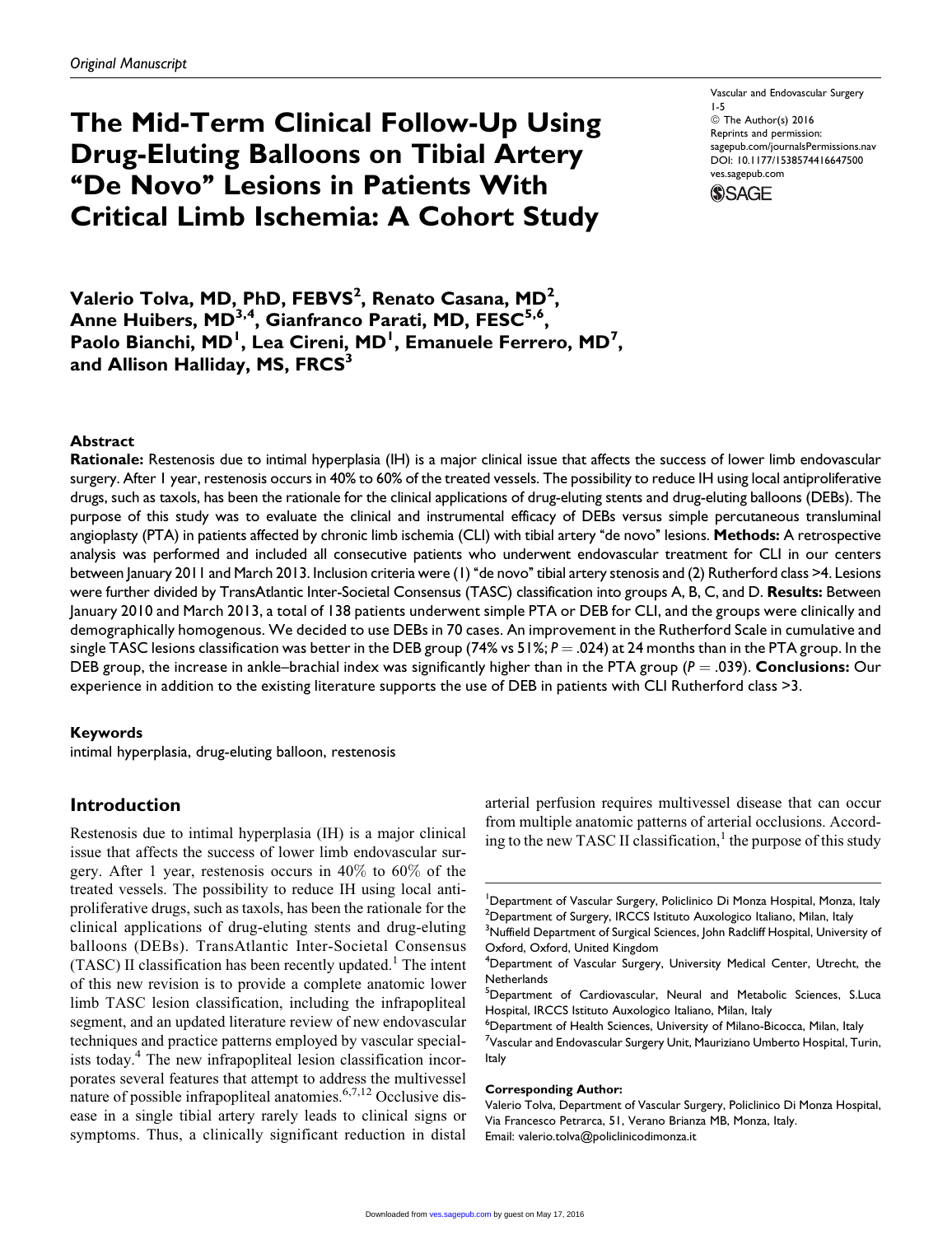| Variables Data                           | <b>DEB</b>      | PTA.                    | P Value    |
|------------------------------------------|-----------------|-------------------------|------------|
| Patients (138)                           | 70              | 68                      |            |
| Age, years                               | $65.4 + 9.0$    | $66.1 + 9.6$            | .125       |
| Male                                     | 37 (75.5%)      | 35 (71.4%)              | .234       |
| <b>CAD</b>                               | 18 (36.7%)      | 20 (40.8%)              | .389       |
| Smoking                                  | 36 (73.4%)      | 38 (77.5%)              | .202       |
| <b>Diabetes</b>                          |                 | $12(24.4%)$ $11(22.4%)$ | .371       |
| Hyperlipidemia                           |                 | 18 (36.7.7%) 16 (32.6%) | .442       |
| Obesity                                  | 4(8.1%)         | 6 (12.2%)               | .312       |
| Reactive C-protein,<br>mg/dL, >9.8 mg/dL | 8 (16.3%)       | 7(14.2%)                | .256       |
| Plasmatic homocysteine<br>$>15$ µmol/L   | 11(22.4%)       | 12 (24.4%)              | .371       |
| Ankle-brachial index<br>(ABI)            | $0.35 + 0.18$   | $0.36 + 0.21$           | .231       |
| Rutherford classification                |                 |                         | Cumulative |
| 4                                        | 45              | 43                      | .291       |
| 5                                        | 17              | $\overline{14}$         |            |
| 6                                        | 8               | п                       |            |
| <b>TASC</b> classification               |                 |                         | Cumulative |
| A                                        | $\mathfrak{p}$  | $\mathbf{2}$            | .451       |
| В                                        | $\overline{13}$ | $\overline{14}$         |            |
| C                                        | 26              | 22                      |            |
| D                                        | 8               | п                       |            |

Table 1. Demographic and Clinical Data.

Abbreviations: CAD, coronary artery disease; DEB, drug-eluting balloon; PTA, percutaneous transluminal angioplasty; TASC, TransAtlantic Inter-Societal Consensus.

was to evaluate the clinical and instrumental efficacy of DEBs versus simple percutaneous transluminal angioplasty (PTA) in patients affected by chronic limb ischemia (CLI) with tibial artery ''de novo'' lesions.

# **Methods**

# **Patients**

A retrospective analysis was performed, including all consecutive patients who underwent an endovascular treatment for CLI in our centers between January 2011 and March 2013. Inclusion criteria were (1) ''de novo'' tibial arteries stenosis and (2) Rutherford class >4. Exclusion criteria were as follows: (1) recurrent stenosis; (2) inability to undergo aortography before the procedure; and (3) inability to give informed consent. Lesions were further divided by TASC II classification<sup>1,2</sup> into groups A, B, C, and D. A comparison was made between patients who were treated with paclitaxel DEB and simple balloon angioplasty (PTA). Patient selection was reviewed retrospectively to select patients with similar clinical and demographic data, but with different types of treatment (DEB or PTA), to reduce the bias of a nonrandomized cohort study (Table 1). All patients underwent aortography before the procedure to exclude iliac and femoral ''in-flow'' lesions and to study all of the tibial and plantar vessels. A written consent was obtained before the intervention for all patients. All bailout stenting and technical failures were considered a bias and were

|  |  |  |  |  |  | Table 2. Type of Device. |
|--|--|--|--|--|--|--------------------------|
|--|--|--|--|--|--|--------------------------|

| Device                  | DEB | PTA |
|-------------------------|-----|-----|
|                         |     |     |
| Elutax Aachen resonance | 32  |     |
| Lutonix Bard            | 25  |     |
| Armada Abbott           |     | 38  |
| <b>FoxPlus Abbott</b>   |     | 28  |
| ClearPac Clearstream    |     | 36  |

Abbreviations: DEB, drug-eluting balloon; PTA, percutaneous transluminal angioplasty.

excluded from the analysis. $3$  Study medication regimens and schedules were according to local clinical practice with aspirin (100-325 mg/d indefinitely) and clopidogrel or prasugrel loading dose (75 or 300 mg) with maintenance for 1 month. Clinical follow-up and instrumental follow-up were performed 24 months after the procedure.

# Techniques and Devices

An antegrade approach was used in the majority of the interventions. Procedures were performed with a portable imaging fluoroscopic C-arm (OEC 9900 elite; GE Medical Siemens, Milwaukee, Wisconsin) or in a hybrid operating room using an Artis Zeego system (Artis Zeego; Siemens AG, Forchheim, Germany). Iodinated or gadolinium contrast was used, respectively, in patients with normal creatinine or with creatinine level >1.5 mg/dL. Intraoperative anticoagulation was achieved using 100 U/kg heparin, and the activating clotting time was maintained above 250 seconds. A 4F (for Elutax Aachen, Fox-Plus Abbott, ClearPAc Clearstream) or 6F (for Lutonix Bard, Armada Abbott) introducer sheath was used with a 0.14-inch guidewire. Catheters for PTA or DEB were selected from a dedicated vascular shelf (Table 2). Predilatation was performed in 100% of the DEB cases. A 1-mm oversizing, after PTA, was considered for DEB diameter. Hence, all patients were primarily treated with PTA after, according to the operator's choice, they did or did not undergo DEB. The interventionist's decision was based on clinical and angiogram findings, his or her experience, cost-effectiveness of the procedure, and final results after POBA.

# End Points

All patients were clinically and instrumentally evaluated 24 months after the procedure in a dedicated outpatient study. The primary end point of our study was a significant improvement in Rutherford Scale (IRS). Secondary end points were ankle–brachial index (ABI), the rate of restenosis (RR) measured by color-duplex scanning, mortality, and amputation rate. Finally, we considered the single endovascular tool in terms of clinical and instrumental efficacy. The RR was defined as a peak systolic velocity >2.4 m/s and a circumferential IH with a lumen loss more than  $70\%$  detected on ultrasound.<sup>8</sup>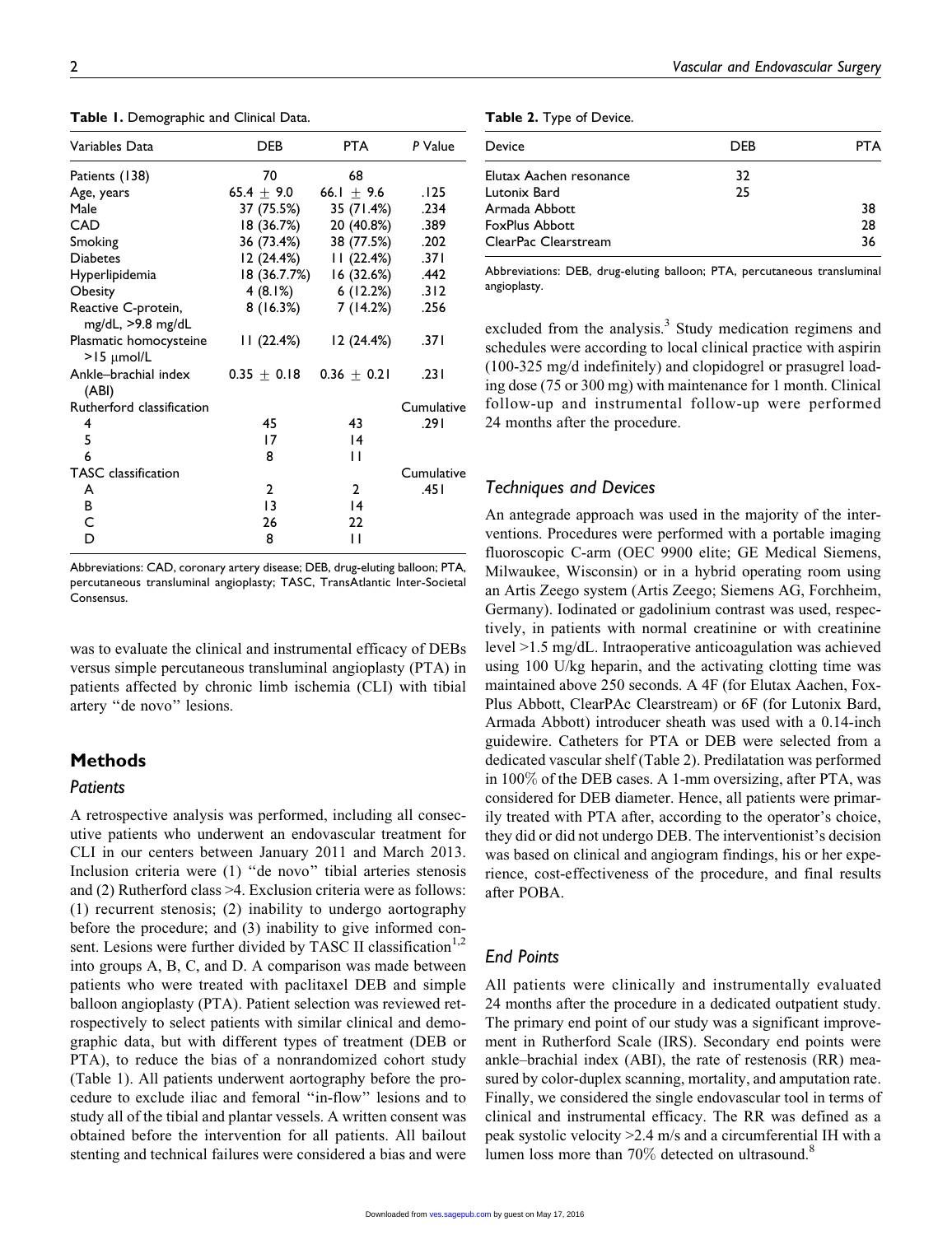| <b>IRS</b>               | DEB | <b>PTA</b> | P Value |
|--------------------------|-----|------------|---------|
| Cumulative               | 74% | 51%        | .024    |
| <b>TASC II A lesions</b> | 76% | 69%        | .047    |
| <b>TASC II B lesions</b> | 86% | 59%        | .012    |
| <b>TASC II C lesions</b> | 65% | 41%        | .042    |
| <b>TASC II D lesions</b> | 55% | 31%        | .044    |
|                          |     |            |         |

Table 3. Type of Lesions and IRS.

Abbreviations: DEB, drug-eluting balloon; IRS, Rutherford Scale; PTA, percutaneous transluminal angioplasty; TASC, TransAtlantic Inter-Societal Consensus.

#### Statistical Analysis

Data were collected in a dedicated Office Xcel (Microsoft, Redmond, Washington) file and analyzed using SPSS 21.0 software (IBM, Armonk, New York). Continuous variables with a normal distribution are expressed as the mean  $\pm$  standard deviation, and categorical variables as frequency and percentage. The study required at least 110 patients to provide  $\geq 80\%$  power to detect an improvement in the Rutherford classification, expressed as the change in the class number between baseline and the 24-month control (calculated for individual patients). Significance between the treatment groups was tested by Cochran-Mantel-Haenszel statistics. Categorical variables (given as number and percentage) were compared by the use of Fisher exact test. Survival and amputation are presented as Kaplan-Meier analysis with Mantel-Cox log-rank test. Differences were considered statistically significant at  $P < .05$ .

# **Results**

Between January 2010 and March 2013, we treated 138 patients with CLI using simple PTA or DEB; the groups were clinically and demographically homogenous. We decided to perform DEB in 70 cases. Preoperative Rutherford classification showed an equal distribution for both the groups, and the same results were obtained when considering the anatomy of the lesions with TASC II classification<sup>1</sup> (lesion types A, B, C, and D). An antegrade and retrograde approach was used in 83.3% (110 cases) and 16.7% (28 cases), respectively.

#### Primary End Point

Rutherford Scale in cumulative and single TASC lesion classification was superior in the DEB group (74\% vs 51\%;  $P = .024$ ) at 24 months than in the PTA group. The TASC II B lesions showed further superior results with a significant improvement in IRS with respect to the PTA group (Table 3). When matching the IRS in both groups, a longer lesion was associated with worst long-term results, even if the DEB group had a superior significant improvement in IRS. Irrespective of the type of treatment, TASC II type C and D lesions showed the worst results when compared to types A and B.

Table 4. ABI and RR in the Two Groups.

|                                                    | <b>DFB</b> | <b>PTA</b>                  | P Value |
|----------------------------------------------------|------------|-----------------------------|---------|
| ABI cumulative                                     |            | $0.64 + 0.35$ $0.52 + 0.22$ | .039    |
| ABI TASC II A                                      |            | $0.65 + 0.19$ $0.58 + 0.15$ | .078    |
| ABI TASC II B                                      |            | $0.71 + 0.23$ 0.48 + 0.12   | .025    |
| ABI TASC II C                                      |            | $0.49 + 0.15$ 0.43 + 0.21   | .041    |
| ABI TASC II D                                      |            | $0.40 + 0.15$ 0.39 + 0.21   | .044    |
| RR cumulative (psv > 2.4 m/s<br>$+$ stenosis >70%) | 19%        | 32%                         | .028    |
| <b>RR TASC II A</b>                                | 16%        | 19%                         | .068    |
| <b>RR TASC II B</b>                                | 15%        | 24%                         | .043    |
| <b>RR TASC II C</b>                                | 21%        | 38%                         | .034    |
| <b>RR TASC II D</b>                                | 38%        | 62%                         | .012    |

Abbreviations: ABI, ankle–brachial index; DEB, drug-eluting balloon; PTA, percutaneous transluminal angioplasty; RR, rate of restenosis; TASC, TransAtlantic Inter-Societal Consensus; psv, peak of systolic velocity.



Figure 1. Cumulative Survival Rate.

#### Secondary End Point

In the DEB group, the increase in ABI was significantly higher than in the PTA group ( $P = .039$ ; Table 4). For patients with TASC B lesions, DEB was most beneficial, resulting in a significant ABI increase and a lower RR (TASC B with DEB: from 0.35  $\pm$  018 to 0.71  $\pm$  0.23; TASC B with PTA: from 0.36  $\pm$  0.21 to 0.48  $\pm$  0.12; P = .025). In patients with TASC C and D lesions, the ABI improved less and the RRs were higher compared to the patients with TASC A and B lesions. Both the cumulative survival rate and the amputation rate showed significantly superior results for the DEB group (Figures 1 and 2). Major amputations were only performed in patients who were IRS 5 and 6. All analyzed variables were similar between the PTA and the DEB groups.

### **Discussion**

In practical terms, although the level of evidence is low, the initial revascularization strategy for femoropopliteal disease is commonly an endovascular approach.<sup>5,12,15</sup> This is supported by a recent meta-analysis of the published literature regarding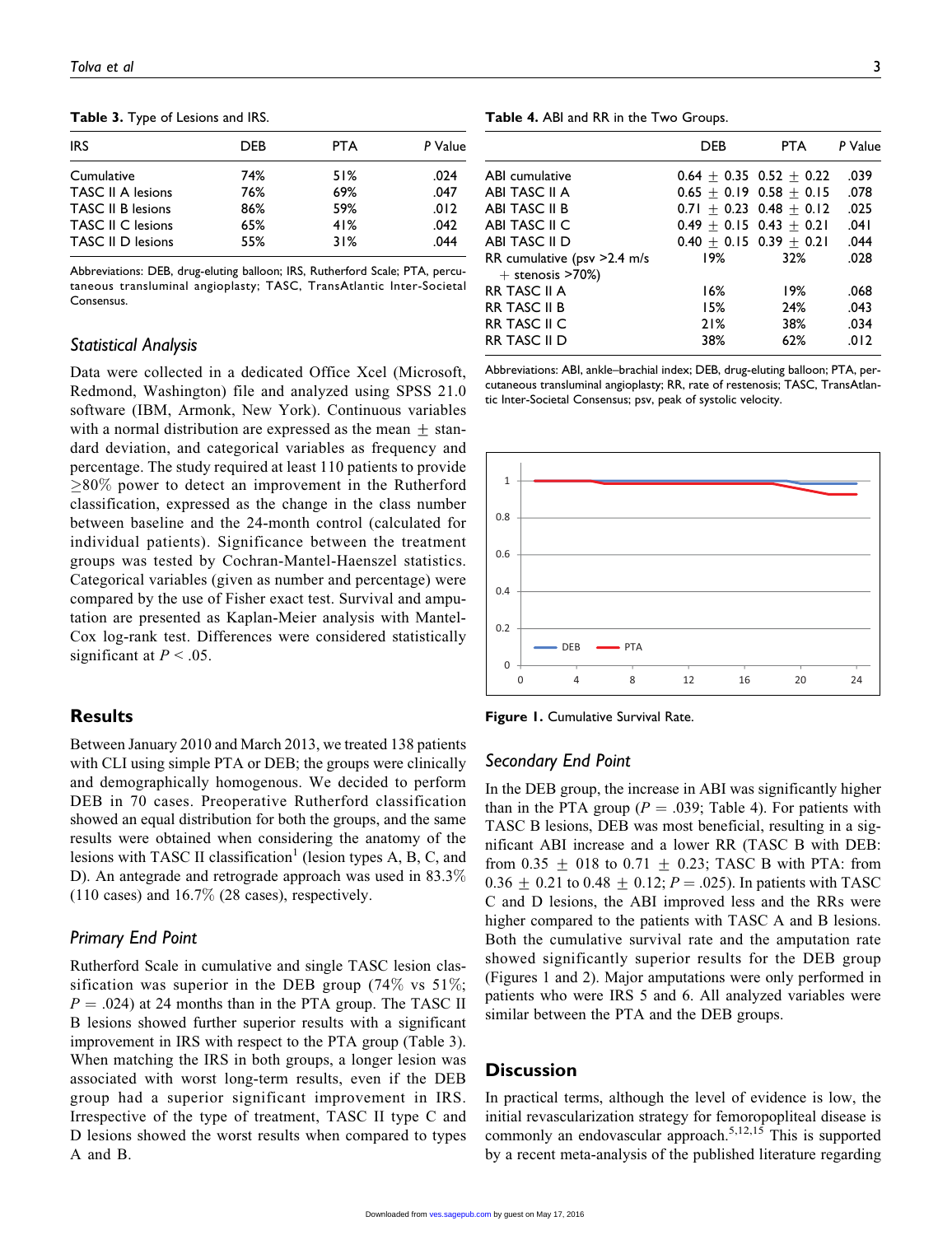

Figure 2. Amputation Rate.

endovascular versus surgical revascularization for femoropopliteal disease.<sup>9</sup> We investigated the long-term clinical results in patients with critical limb ischemia treated with PTA or DEB. Demographic data (Table 1) showed a homogenous distribution of the patients in the 2 groups, which reduced the bias resulting from a lack of randomization. Chronic limb ischemia remains a remarkable risk factor for cardiovascular events and amputation 1 year after the onset of symptoms. This aggressive pathology has been deeply investigated, $2,10$  and there is a common agreement that CLI requires urgent and complete treatment. As reported by the TASC II and American Heart Association guidelines, endovascular therapy is the preferred treatment for type A and B lesions, whereas surgery is the preferred treatment for low-risk patients with type C and D lesions.2,10 The patient's comorbidities, fully informed patient preference, and the local operator's long-term success rate must be considered when making treatment recommendations for type C and D lesions. According to this recommendation, we treated 98 patients with ''de novo'' lesions for CLI. Type C and D lesions were considered for endovascular therapy according to our endovascular experience, and all patients in the type C and D group were successfully treated with angioplasty. There has been an evolution of newer technologies, specifically patency-enhancing drug coating for balloons and stents. There is growing evidence from randomized trials that supports the use of  $DEB$ ,  $^{11,13,16,17}$  These trials underline the long-term benefit of lowering restenosis both for quality of life<sup>18,19</sup> and for life expentancy.<sup>20</sup> In our experience, we focused on clinical improvement using the IRS. Restoring an effective blood flow in the pedal and tibial vessels permits lesions to heal, relieves pain, and reduces the release of inflammatory cytokines. $2^{1-23}$  The efficacy of endovascular therapy is correlated with vessel outflow, meaning there is a strict correlation between the number of patent vessels and the final outcome.<sup>24</sup> In our experience, we have used Lutonix Bard and Elutax Aachen as DEB. Lutonix has been supported by clinical trials,  $^{10}$  and a second trial of Levant 2 is still ongoing to validate this DEB. No randomized trial has been considered for Elutax, and the literature lacks data<sup>25</sup> concerning the use of this DEB for tibial vessels. Nonetheless, we decided to use this device based on the good results in other experiences.<sup>1,25</sup> The 6-month results of Elutax SV showed this DEB to be comparable to and as effective as other DEBs that have undergone

clinical trials. Our preliminary experiences reported that the ABI improved from 0.49 to 0.89, and the Rutherford stage decreased from 3 to 1. Another ''pro'' for the use of this DEB is the low-profile catheter, which always permits the use of a 4F introducer sheath with all of the diameters in peripheral vessels. Patients with reduced tibial outflow (3-vessel runoff) showed a significantly reduced patency relative to patients with 3-vessel runoff.<sup>17,24</sup> In our experience, we noted that reduced tibial outflow, such as in C type lesions, might be a causative factor in the reduced primary patency of percutaneous interventions; it is also possible that it is simply a marker for increased disease severity. Those with more severe or extensive disease might be more likely to represent with recurrent symptoms, thus leading to more frequent documentation of failure in this group relative to those with type A and B lesions. Drug-eluting balloons were shown to be more effective in controlling the worsening of IRS with significant cumulative results. Restenosis was significantly controlled in the DEB group, and an increased ABI was noted. The ABI provides key information on long-term prognosis, with an ABI  $\leq 0.90$  associated with a 3- to 6-fold increased risk of cardiovascular mortality. The benefits of a long-term improvement in ABI are evidenced by the better results in the free-from-amputation and survival rates as shown by Kaplan-Meier analysis (Figures 1 and 2).<sup>7,14,15</sup> The rationale of DEB has been already described,  $11,13,18$  but it is important to underline that the coated balloon releases most of the drug immediately during the first inflation when there is short contact with the vessel wall for 60 seconds. The duration of inhibition of cell proliferation exceeds the time that cells are actually exposed to the drug. In some studies,  $11,18$  only approximately  $6.4\% + 2.9\%$  of the original paclitaxel dose was found to be extractable from the surface of the balloons used in our trial. Although animal studies indicate that as much as 70% to 80% of the drug dose might be lost in the bloodstream,<sup>25</sup> the remaining dose and duration of drug exposure seem to be sufficient to prevent neointimal proliferation.

# Conclusion

Although this study has a limitation due to the lack of randomization, we observed superior results with DEB. The cumulative free-from-amputation rate shows the benefit of using DEB. All patients who required an amputation belonged to Rutherford class 5 and 6. We showed that the DEB group obtained a better IRS, leading to a lower risk of amputation for these patients. Further research is needed before we can consider the DEB as the gold standard therapy for CLI. However, our experience, in addition to the existing literature, supports the use of DEB in patients with CLI Rutherford class >4. With the reduced need for a stent and considering the statement ''leaving nothing behind'', DEB can be considered a safe treatment of choice in CLI.

# Declaration of Conflicting Interests

The author(s) declared no potential conflicts of interest with respect to the research, authorship, and/or publication of this article.